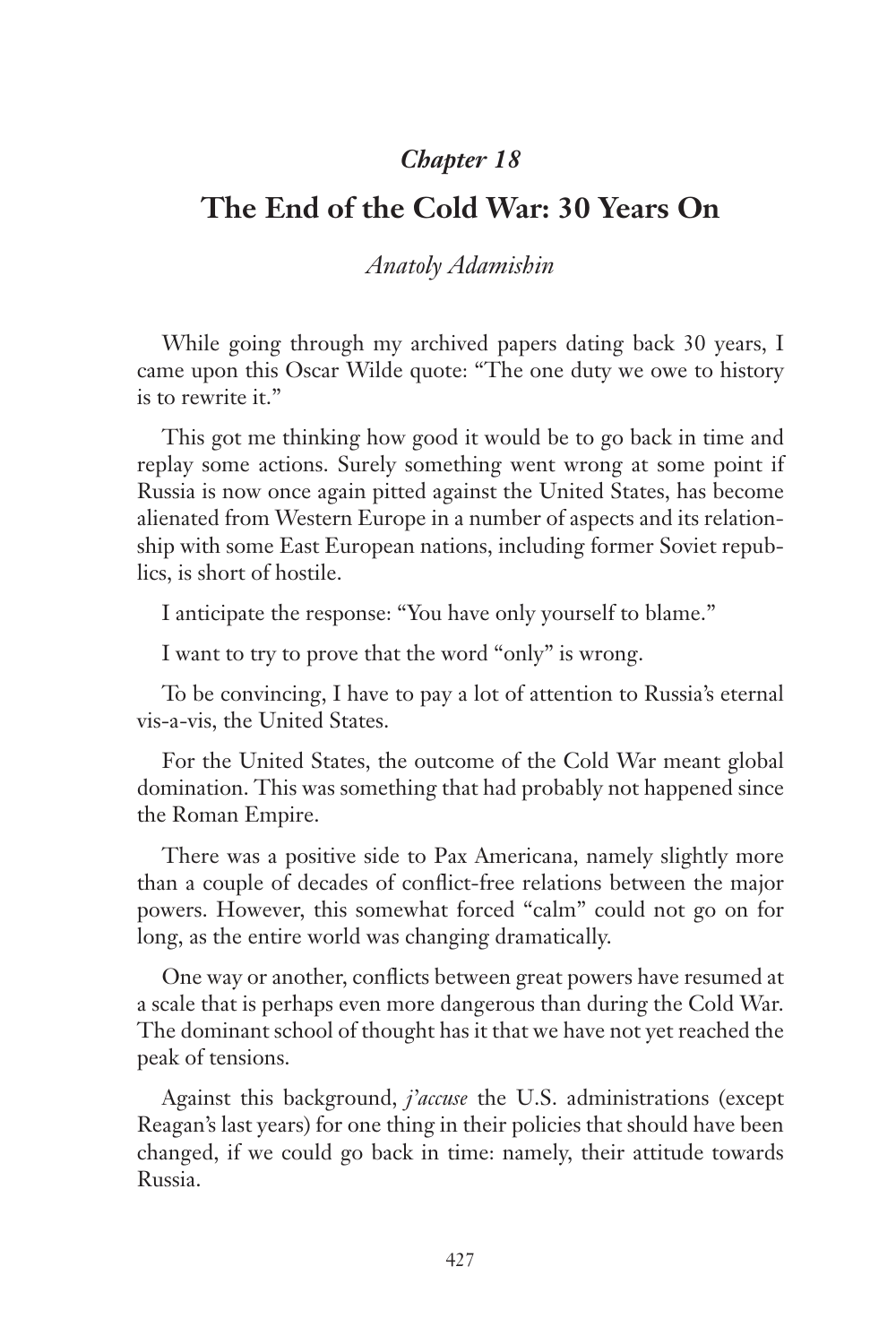But let's put things in proper order.

In March 1985 the Soviet people received a new leader of their country. His name was Mikhail Gorbachev. Now we know what this man did to take the world away from a nuclear catastrophe.

Then, though, very few could hear through the official Kremlin fanfare the first chimes of the bell tolling the end of the Cold War.

Had Gorbachev not come to power, the transformation of the USSR's politics, economy and military known as *perestroika* would not have happened. Or if it had, it would have been much later.

One of *perestroika's* core elements was the cardinal shift in the Soviet Union's foreign policy. Had it remained the same, it would mean postponing the end of the Cold War for an indefinite period.

Gorbachev's predecessors might even have recognized that the USSR's "tail was pinched in Afghanistan, its nose in Poland, and in between there was a mess in the economy." But they couldn't find the strength to break out of the rut of perennial confrontation.

Strictly speaking, the opposing force had no need to rush. The Americans were in a far better position both in geopolitics and economics. In one of the key aspects of the struggle—the arms race—Washington was ahead of Moscow in terms of technology, finance, and integration of the achievements of defense-oriented research and development in the civilian sector.

The Soviet Politburo would later reveal the top-secret figures: the USSR was spending 2.5 times more on defense per capita than the United States.

Trust between the two superpowers was at a low point. Restoring it required proactive measures. This was an important task, yet it was secondary to the main objective: the desperately needed reconstruction of Soviet society.

Gorbachev started implementing his ideas within the first few days of moving into the Kremlin.

Addressing the leaders of the Warsaw Pact countries, who came to his predecessor Chernenko's funeral, Gorbachev said with clear certainty: "We trust you fully, we will no longer make claims for control or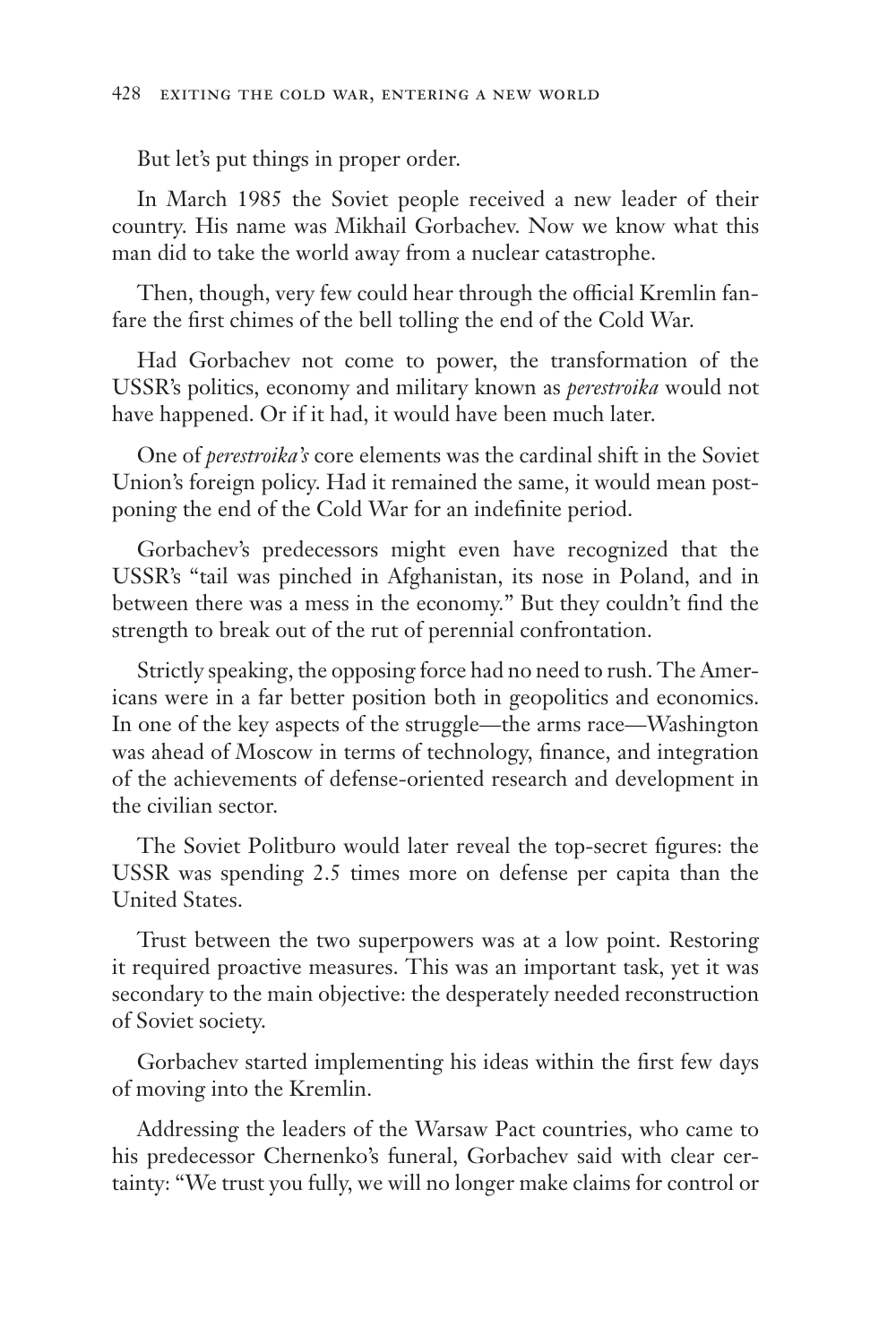command. Your policies are guided by national interests (as opposed to the interests of the global socialist system—author's note), and you bear full responsibility for them before your peoples and parties."

I am not sure that everyone grasped the seemingly evident meaning of his words: we were no longer responsible for the survival of the Eastern European regimes.

Since the beginning of *perestroika*, the leadership was inundated with thousands of letters from ordinary people asking: Why are we involved in the war in Afghanistan? When will it all end? One general was bold enough to sign with his real name: "I am incapable of explaining to my fellow soldiers what an 'international duty' means and to whom we owe it."

As early as in April 1985, Gorbachev put it bluntly to "our" Afghan President Babrak Karmal: "We will pull out." Witnesses' accounts suggest Karmal all but fainted on the spot.

There was no question of whether to stay or to leave. The problem was how to leave. Resolving it took a long time.

For a time, I was at the helm of a working group on Afghan affairs that led negotiations with the Americans. They were slowing down our withdrawal from Afghanistan by providing significant military aid to the Mujahedeen. In the end, however, we managed to achieve a result: the United States and the USSR became the guarantors of the Afghan-Pakistani peace accords inked in Geneva in April 1988.

The last Soviet military officer—who happened to be Commander of the 40th Army General Boris Gromov—left Afghan soil in February of the following year.

People tend to forget that it was Gorbachev's *perestroika*, new thinking and foreign policy that brought relations with China from hostile to normal; led to normalization of the relations with Yugoslavia; and last but not least—restored diplomatic relations with Israel.

Here is a quote from my diary: "May 30, 1985. Saw Gorbachev in action: four hours of negotiations with Bettino Craxi, Italy's prime minister. Gorbachev is definitely different from the ones we saw before: a confident speaker, who doesn't read from a piece of paper, thinks fast, jokes… He was obviously obliging Andrei Gromyko (then still a For-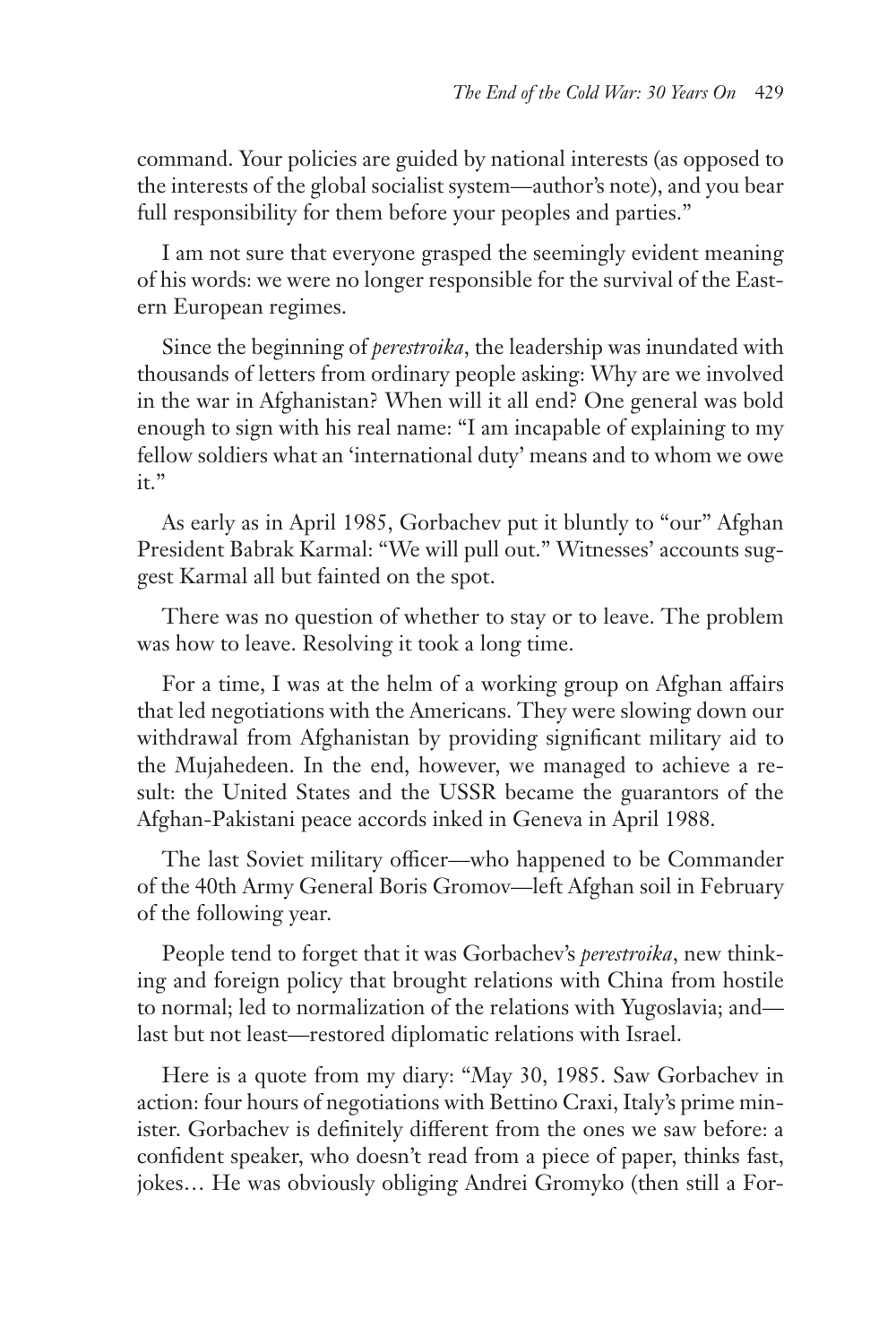eign Minister—author's note), giving him the floor. Andrei used that when playing hardball: "Not a single Soviet citizen would understand if we restored diplomatic relations with Israel."

In July 1985 Gromyko, who was minister for 28 years, was replaced by Eduard Shevardnadze. Not a single Kremlinologist could foresee his candidacy; few people knew that Shevardnadze and Gorbachev had long established their like-mindedness.

One year later Shevardnadze made me his deputy, and I was assigned to oversee African affairs and human rights—the latter had just been allocated a separate department within the ministry for the first time in its history.

President Reagan and Secretary Schultz, who didn't trust Gorbachev at first, started warming to him when they saw that we really meant it when we were talking about human rights.

It was we who needed a radical change in this sphere the most. But those changes were a solid bonus when it came to foreign affairs.

My counterpart in this field at the U.S. Department of State was Richard Shifter. We remain friends till today; we even wrote a book together: "Human Rights, Perestroika, and the End of the Cold War."1 I refer this book to everyone who wants to know how much was done in the USSR domestically and in Soviet-American cooperation in this field.

As for African affairs, the war in the southwest was in the spotlight. The Americans, including my friend Chester Crocker, Assistant Secretary of State for African Affairs, had been trying to stop that war since the early 1980s, notably trying to get the Cubans out of Angola. In December 1988, two and half years after the USSR engaged in the conflict from the position of *perestroika*, accords were signed in New York that put an end to that conflict.

Namibia, the last colony in Africa, gained its independence with South Africa withdrawing from the country as well as from Angola. The anti-apartheid movement rapidly gained momentum in South Africa. Cuban forces left Angola.

That was an unforgettable time for me also because Gorbachev's and Shevardnadze's trust meant that politically my hands were completely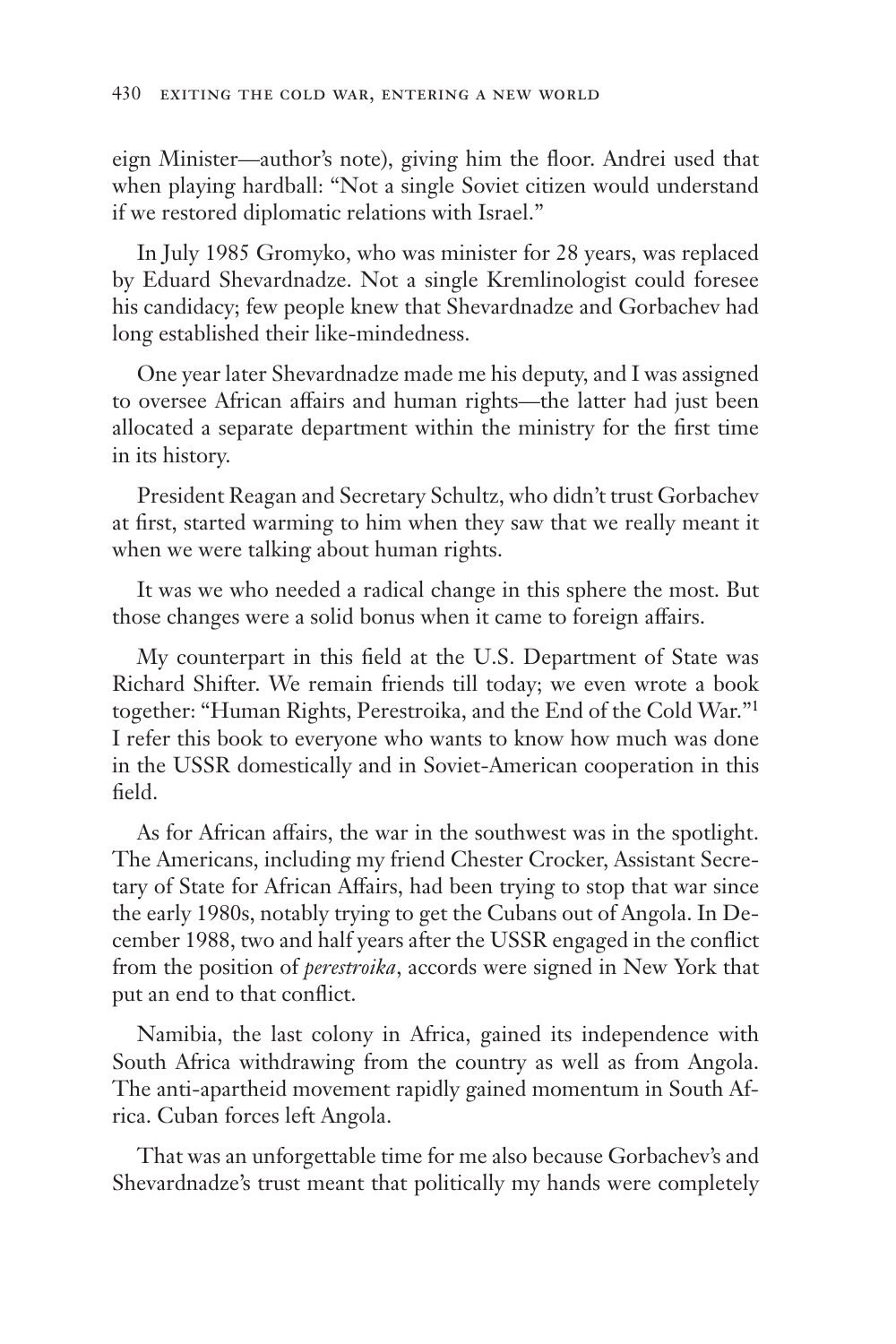untied. It was also due to the fact, perhaps, that Africa was not the primary concern among the mountain of problems with which Gorbachev had to deal. Crocker, similarly, once called Africa a stepchild of the Department of State.

Here's my free summary: if it were not for *perestroika*, Crocker would still be looking for a middle ground between South Africa, Angola and Cuba; Sam Nujoma would have to wait years down the second half of the road for independence, and Mandela and de Klerk for their Nobel Peace Prize; Fidel Castro would still push on with the revolutionary process that had been resistant to move, while Angola would still suffer. (In 1986, Nujoma, the leader of SWAPO, the organization that fought for Namibia's independence, replied in the following way to my question about prospects of his country independence: "We've been fighting for 25 years, and we're probably halfway there.")

U.S. Secretary of State George Shultz, in his book "Turmoil and Triumph," a signed copy of which I have, wrote about the resolution of regional conflicts, including Africa's southwest: "Nothing could be achieved if it weren't for the core changes in Soviet-U.S. relations."

The major core change was in the scope of real disarmament. The Soviet Union and the United States concluded their first ever agreement on the elimination—that is, not on the limitation, as it had been the case in the past, but on the physical destruction—of a whole class of weapons, namely American and Soviet medium-range missiles.

By the way, the Pentagon tried to dissuade Reagan from signing it as the Pershing II and intermediate-range ground-launched cruise missiles deployed in Western Europe gave America a tremendous advantage over the Soviet Union, while the Soviet Pioneer missiles, better known as SS-20, could not reach U.S. territory. One Pentagon hardliner, Richard Perle, even resigned in protest over this.

President Reagan hadn't yielded. Sadly, the end was not happy.

These positive developments, I insist, were triggered by Gorbachev's *perestroika*. But I specifically underline that his words and deeds awoke President Reagan's peace-making nature. The rapprochement between the USSR and the United States began. It was this decisive motion that led to the end of the Cold War in 1988.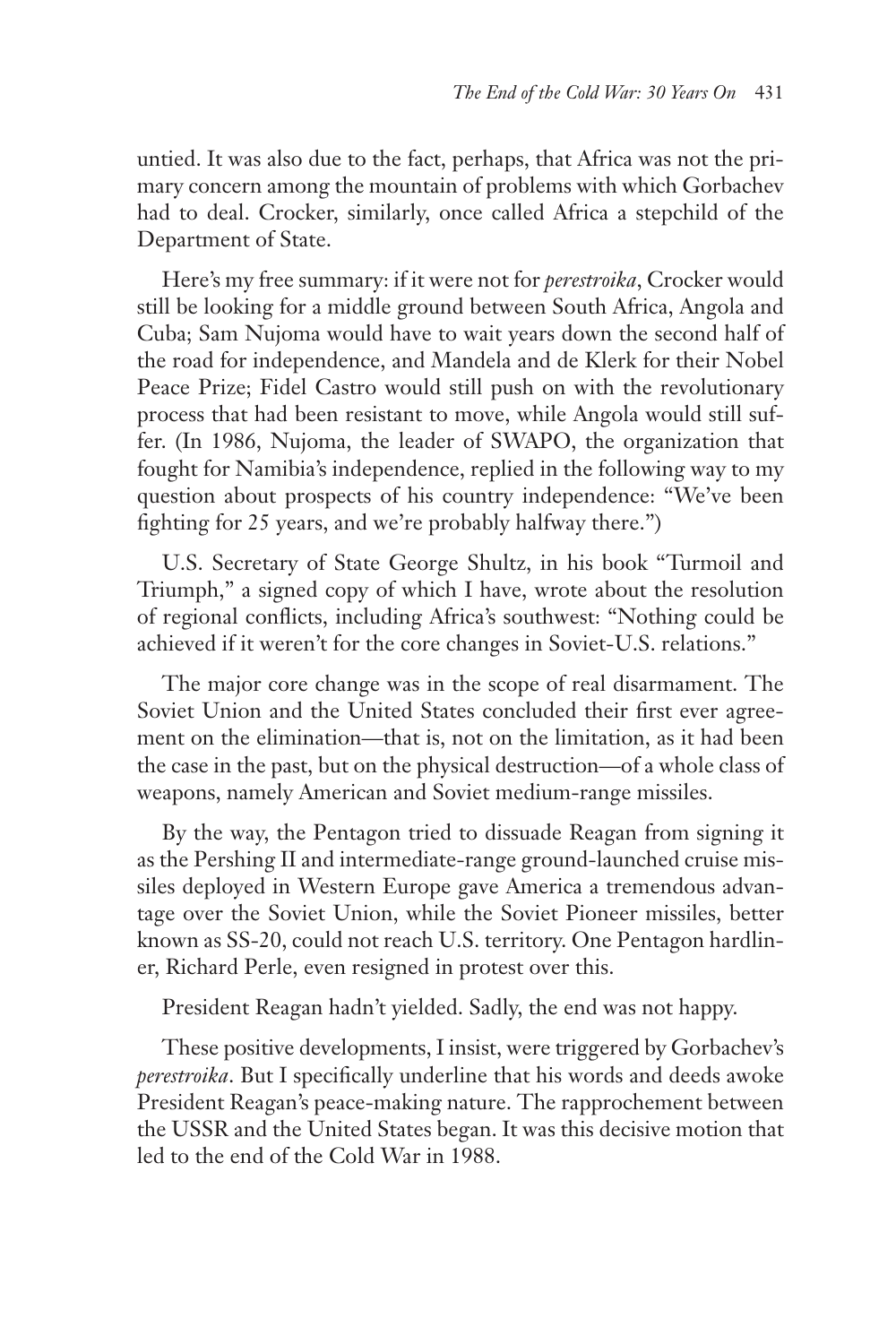But, unexpectedly, a chilly wind came from Washington.

George H.W. Bush, the new U.S. president, decided to change course. He immediately took a pause to radically revise the policy towards the Soviet Union. For the Kremlin, that had a bombshell effect.

Gorbachev, as follows from his memoirs, felt like a bride abandoned at the altar. Experts on the United States from the Foreign Ministry tried to allay fears of Soviet leaders, saying that in the long run Washington would return to the Reagan era interaction. But it never happened.

When talking to Margaret Thatcher in my presence on April 18, 1989, Soviet Prime Minister Nikolai Ryzhkov said in plain terms, "Everything has stopped." Thatcher was trying to comfort Ryzhkov, assuring him that she would "influence George."

I don't know whether or not that conversation played a part, but Thatcher later sounded very dramatic when addressing George Bush, saying that "history would not forgive us if we did not rally to support him [Gorbachev]." François Mitterrand, Giulio Andreotti, and Helmut Kohl told Bush the same, even if less eloquently. All to no avail.

The pause in U.S.-Soviet relations continued almost throughout 1989: Gorbachev and Bush would meet for the first time on Malta only in December. By that time, the cards had already been dealt and the game was actually over. Suffice it to say that the Berlin Wall came down in November 1989, one month before Malta.

Throughout that period, the new U.S. administration behaved in a manner that was clearly anti-Gorbachev, spreading doubts as to the Soviet leader's sincerity, insinuating that he would return to a policy of confrontation once he felt strong enough, and auguring his demise, which is exactly what the U.S. Secretary of Defense Dick Cheney did in an interview with CNN shortly after assuming office.

Six years later, former Secretary of State James Baker would write a book revealing he was frightened of Gorbachev's popularity in Europe (In Italy I even saw mini icons depicting Gorbachev).

A directive completed in the spring of that year revising U.S. policy toward the Soviet Union stated: "American policy must be designed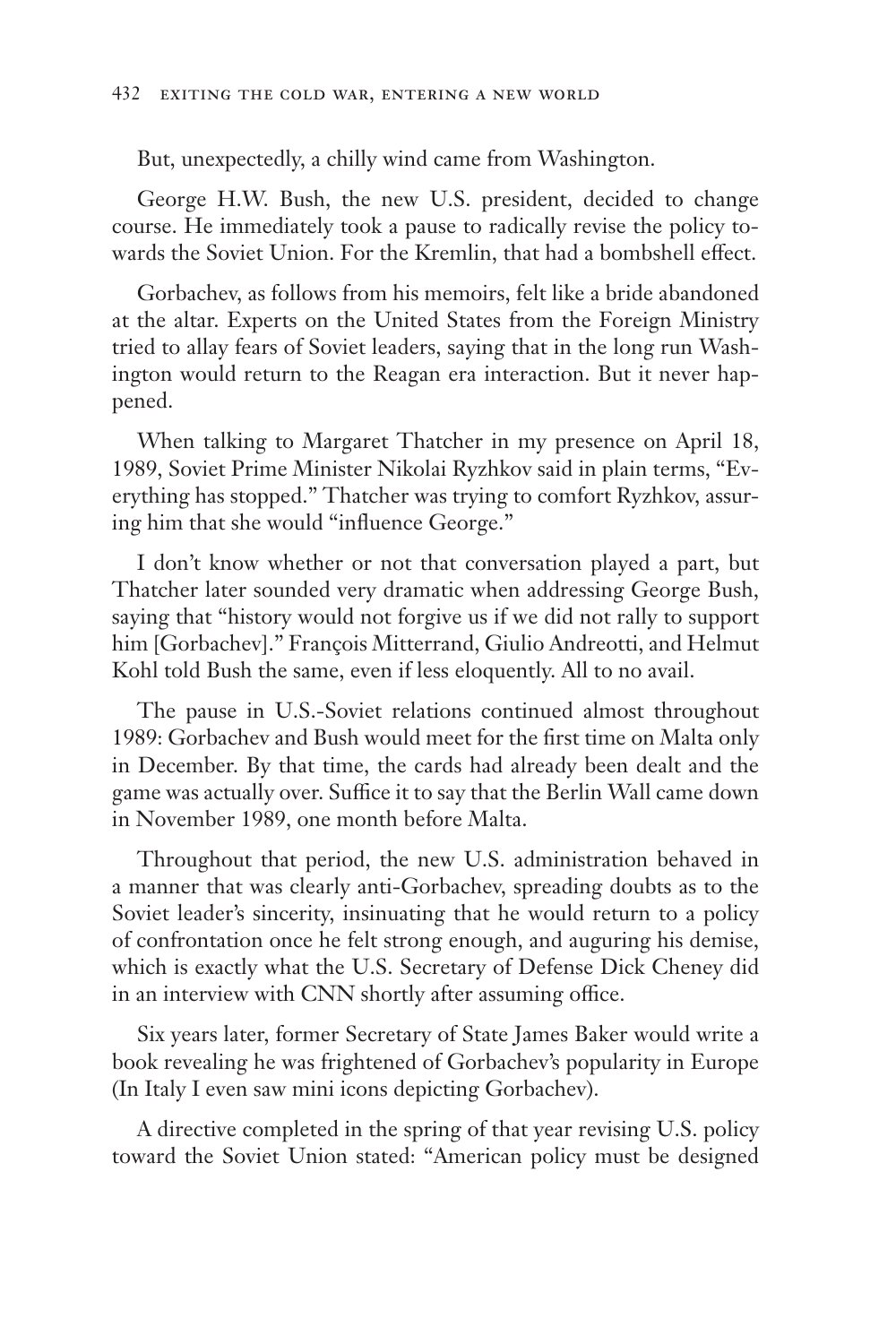not to help Gorbachev but rather to challenge the Soviets in such a way as to move them in the direction we want."

In parallel with keeping the pause with regard to Moscow, Washington was revising its approach to the seemingly academic question of whether the Cold War was really over.

Thatcher had publicly replied in the affirmative back in November 1988: "We're not in Cold War now." Reagan was of the same opinion. He denounced the Soviet Union's label as the Empire of Evil speaking in its very headquarters—the Kremlin. Outgoing Secretary of State George Shultz was worried that the new administration in Washington "did not understand or accept that the Cold War was over."

That concern was justified. In May 1989, Bush stated that the Cold War would only end once Europe had become "whole and free." Later, to dismiss any remaining doubts, he would add that the unification of Europe should occur "on the basis of Western values."

Bush's National Security Adviser Brent Scowcroft was more explicit: "Our principal goal should be to try to lift the Kremlin's military boot from the necks of the East Europeans."

Now that Washington was urging freedom for the East Europeans, the logical question was how long the status quo between the two German states would last. Until then, Washington's position on the issue was, as Scowcroft wrote in a memo in March 1989, that "no West German expects German reunification to happen in this century."

Those moods should be overcome. In the first few months of 1989, Bush advisers proposed that he reanimate the German issue from a years-long state of anabiosis. He did it even before Germans.

In May 1989, Bush was the first to publicly bring up the topic of reunification, saying "if you can get it on a proper basis, fine."

Instead, West German Chancellor Helmut Kohl's keynote statement to the effect that the German question had been put on the international agenda was made in late August. In late November, Kohl in his famous "Ten points" speech in the Bundestag, openly called for Germany's reunification. (Nota bene: Kohl didn't mention NATO among those points.)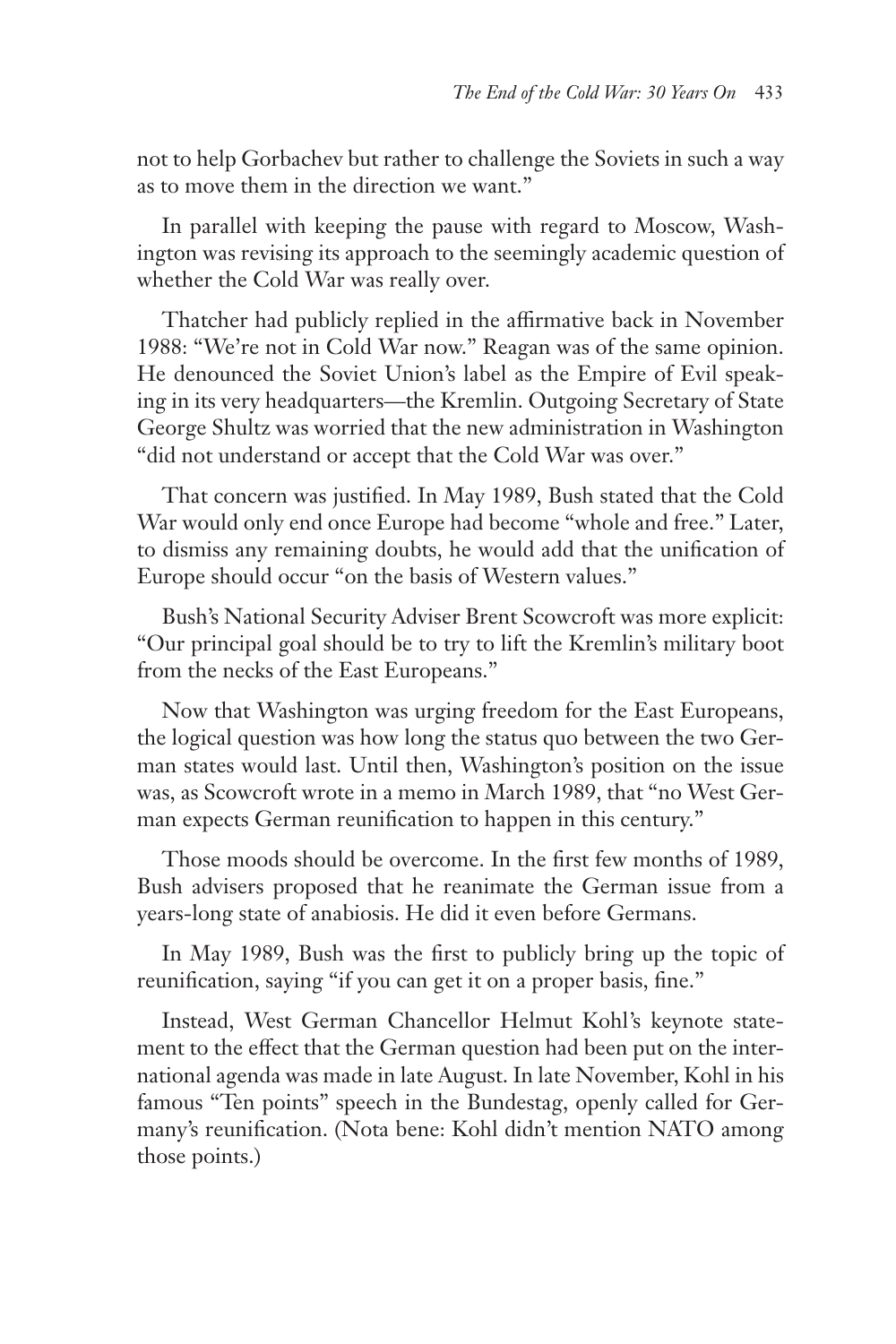Remarkably, Kohl made that statement only after he got a "hint" from a Russian representative (whose visit to Germany had not been made known to Gorbachev) that the Chancellor of Germany correctly interpreted as the Kremlin's consent to the reunification on some condition (confederation and no rush).

Looking ahead, I should note that German people still view Gorbachev as the one who gave the green light to unification. Back then, both the USSR and Germany hailed the process as part of the historic reconciliation of the two countries. Against the background of today's problems, Russia still enjoys greater cooperation with Germany than with any other Western country.

Margaret Thatcher may have been somewhat late, but she did eventually warn George Bush that hasty reunification would spell the end for Gorbachev. I would add that this also signaled the end of budding democracy in the Soviet Union, which was exactly what happened then.

It was not until January 1992 that George Bush, in what can be viewed as a summary of his achievements, solemnly told both houses of the U.S. Congress that "By the grace of God, America won the Cold War." He reiterated that "the Cold War didn't "end"—it was won."

A year and a half earlier, when the United States needed the Soviet Union's support to oust Saddam Hussein's Iraq from Kuwait, Bush was saying totally different things. Back then, he believed that the Cold War had ended thanks to his cooperation with Gorbachev.

I may witness that the leaders of *perestroika* told the Americans that for the USSR, settling the problems related to the end of the Cold War was a necessary phase which, they expected, would be followed by joint work with the United States to ensure international peace.

Such work was certainly what Ronald Reagan and George Shultz supported. Conversing with Shevardnadze, Ronald Reagan once said: Gorbachev and I are the only ones who can save the world.

Bush, for his part, was not particularly inspired by this perspective. His administration proceeded from the premise that the United States now had an unprecedented chance to become the absolute master of the world, to project U.S. power into the foreseeable future and beyond.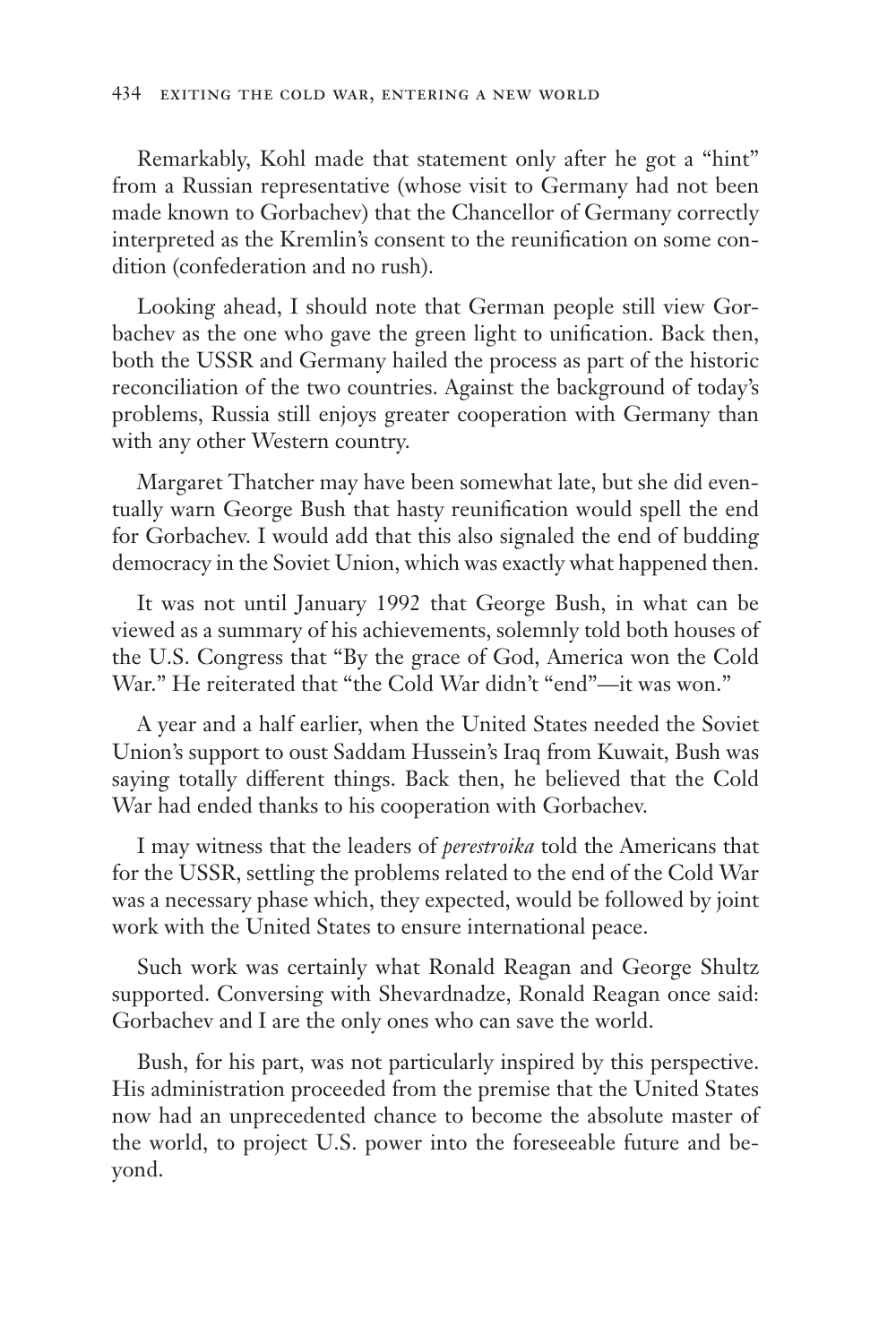Proponents of a more delicate approach were shouted down by those who believed that the United States would be powerful enough to pull this off. Temporarily, the latter even decided that they had no need for Western Europe as an ally, let alone Russia.

Washington did not conceal the fact that it would resort to any and all means needed to prevent the emergence of a rival that could threaten U.S. interests.

The "we will do what we need to do and to hell with Russia" attitude resulted in preserving NATO as a politico-military alliance, first (despite the Warsaw Pact was dismissed), and then expanding it eastward. U.S. diplomat George Kennan assessed it as the most fatal mistake in the post-war history of the United States.

Still, there was, for a time, a lingering chance for a better future, compared to how it eventually panned out. I mean joint efforts to overcome the split of Europe.

There were also appropriate instruments to start building European security on the new basis of agreements between 35 states-signatories in the 1975 Helsinki Accords and the 1990 Paris Charter for a New Europe.

In 1991, while serving as USSR ambassador to Italy, I was involved in serious discussions with Italian Foreign Minister Gianni De Michelis about the possibility of setting up a European security council as part of the OSCE. De Michelis was dreaming of a "grand treaty" between the Soviet Union and the European Community that would also mean a sort of USSR–West joint venture, and told me that a USSR–EU association agreement could materialize in the near future.

West German Foreign Minister Hans-Dietrich Genscher also took a solid stance. He said that Bonn did not want to leave NATO, nor did it want to see the Alliance expand. What was wrong with Genscher's 'One Germany, One Europe' formula?

In September 2015, I met wheelchair-bound Genscher in Berlin, at an event to mark the 25 years since the completion of the Two Plus Four Group's mission. It dealt with the external aspects of German reunification. I had, at some point, represented the Soviet Union in the group. Genscher said this during an open discussion: "I wanted to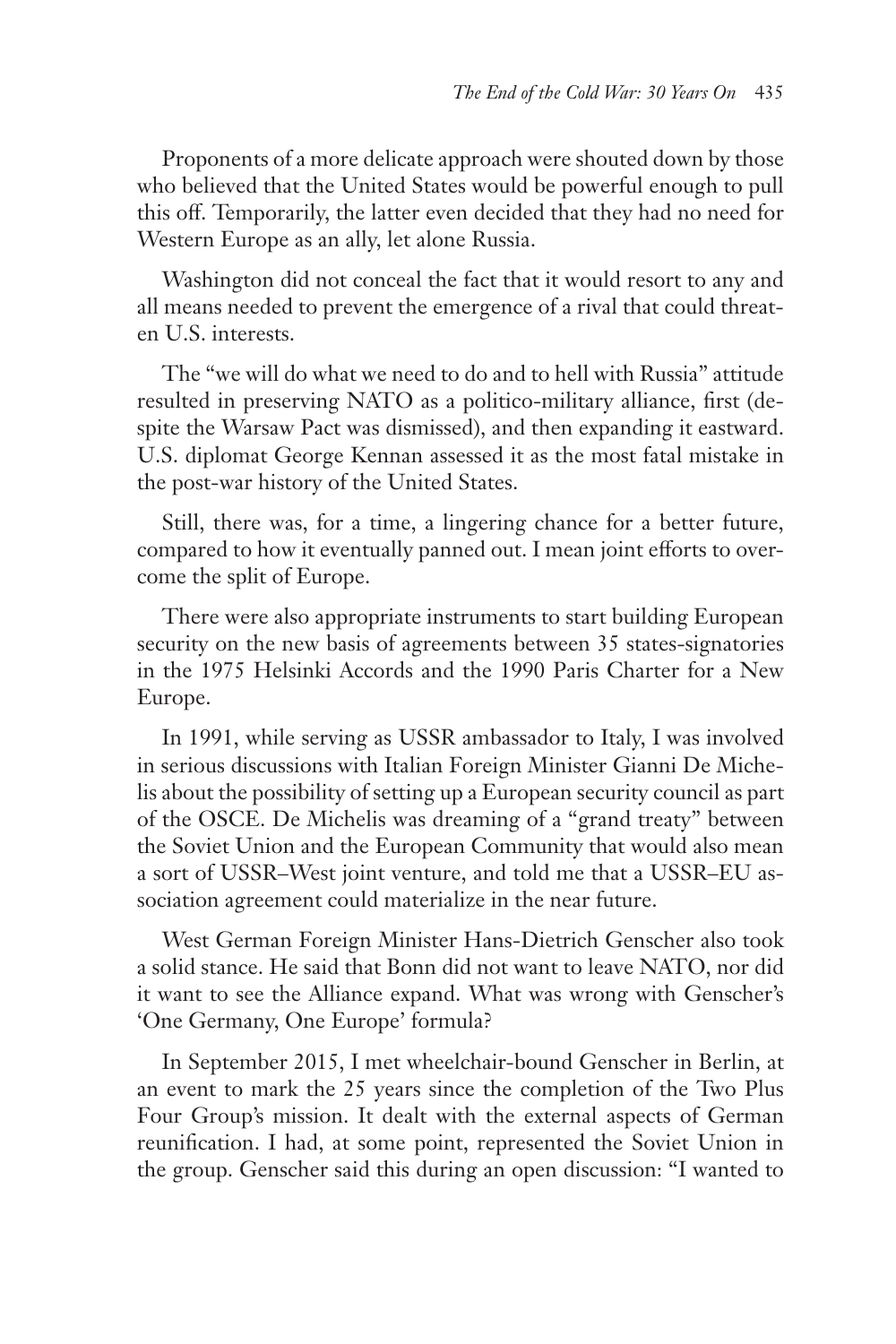overcome the split of Europe, but I did not want to move the dividing lines further to the East."

During negotiations with Gorbachev in February 1990, Kohl said that NATO would "naturally" not expand eastwards, as he thought it went without saying.

U.S. Secretary of State James Baker similarly stated that Germany's reunification would be incorporated into pan-European structures, or would at least run in parallel with the consolidation of those structures. Bush also mentioned the OSCE in the context of Eastern Europe's democratization.

Mitterrand, for his part, called for guaranteeing the Soviet Union's security and proposed setting up a European confederation of West European countries and former Communist states, including the renewed USSR.

There were many voices in Europe calling for a security system on the continent that would be run by Europe with the comprehensive participation of Russia.

However, it took three for this tango. The U.S. administration was firmly committed to building a post-Cold-War Europe around NATO, meaning without Russia.

At the same time Moscow was assured that a new Europe would mean a new NATO. The declaration of July 1990 NATO Summit in London did contain plenty of positive statements by its leaders, and it did incorporate much of what the USSR proposed at the onset of perestroika. Among others, NATO promised not to be the first to use force.

Earlier, in March 1987, Thatcher told Gorbachev that NATO would never use force unless in response to an attack.

Twelve years later, NATO bombed Serbia for 78 days, remaining out of reach for Serbian air defenses. This was done without any approval of the UN Security Council and in direct violation of the UN Charter. NATO members violated their own charter as well by attacking a state that had not performed any acts of aggression against any member state of the alliance.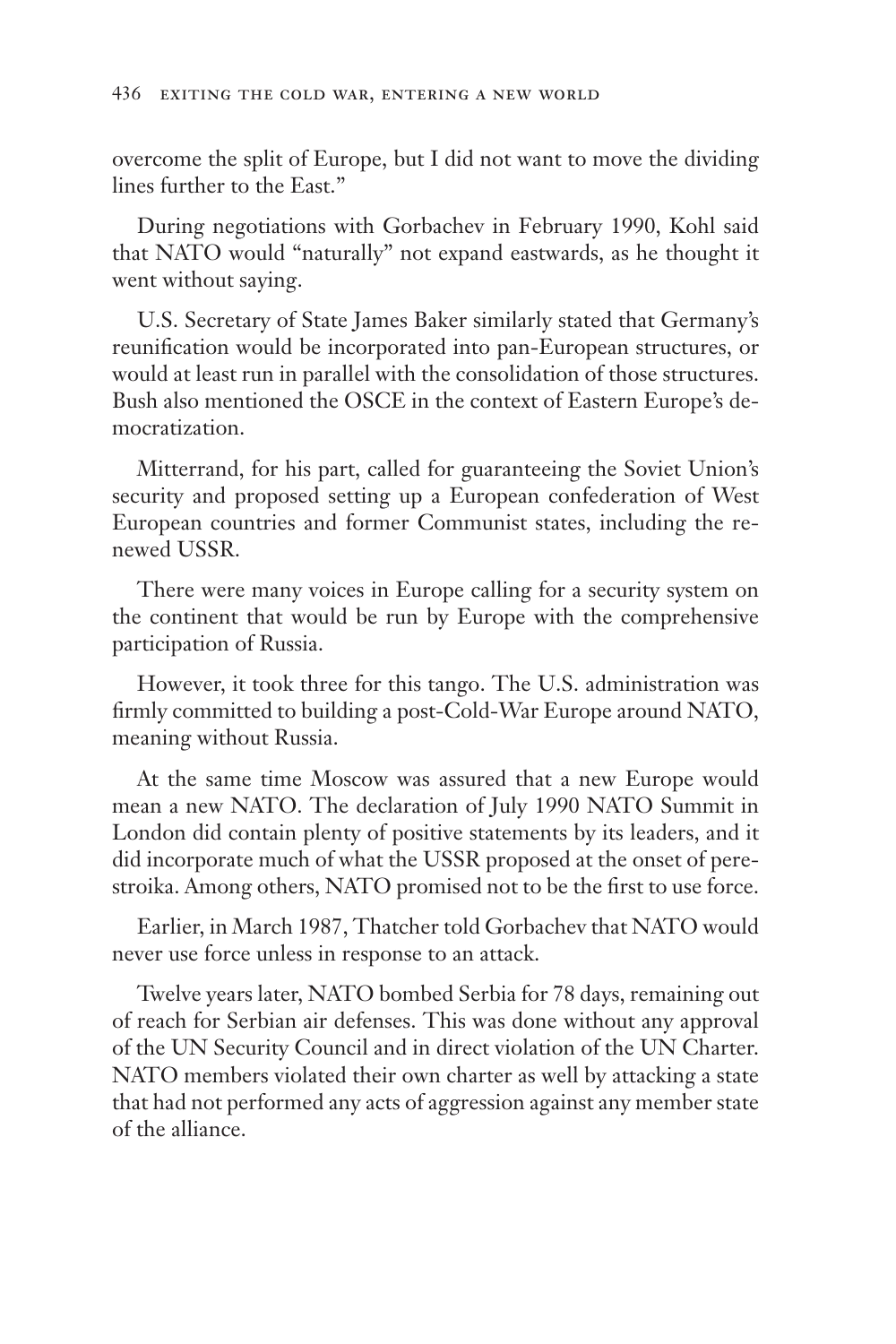They had also neglected the 1997 Founding Act on Mutual Relations, Cooperation and Security between NATO and the Russian Federation. This Act symbolized good intentions between Moscow and NATO. Had they materialized, perhaps the Act would have been a breakthrough. But NATO's actions against Serbia were such a blow for the Act that it could not endure.

This came as a great shock to Russia, which was never truly comprehended in the West. Western countries preferred to forget all about the Yugoslavian case as soon as they could, just like they forgot about Kosovo precedent set by the forceful revision of the European borders.

Russian society, formerly quite sympathetic of the West, started to revise its views: apparently, the West says one thing and does another. Nationalism acquired momentum in Russia. In March 2019, the Russian media dedicated a generous coverage to the 20th anniversary of the Belgrade bombings.

Other "initiatives" of the consecutive U.S. administrations—wars in Iraq and Afghanistan, military operation in Libya, withdrawal from the ABM Treaty and from other agreements on curbing arms race (most recently, the United States pulled out of the INF Treaty), claims not to expand NATO eastward (Russian politicians are convinced those were intentional lies), expelling Russia from G8, and so on—all had contributed to the disillusionment of the Russian people in the West.

As for pan-European security, if there ever was a chance to overcome U.S. obstruction by joint efforts of the Soviet Union and a number of Western European countries, it could only emerge in the late 1980s and the early 1990s, under Mikhail Gorbachev.

However, there came the Belovezha Accords whereby Boris Yeltsin and Leonid Kravchuk, President of Ukraine (the main "heroes") dissolved the USSR. For Yeltsin, such a drastic decision was probably the only effective way to realize the main aim: deprive Gorbachev of his office as soon as possible.

Under Yeltsin, who pleaded for U.S. support in his ongoing internal political squabbles, the weakened Russia was not something that Washington cared to reckon with. As a result, the split in Europe was overcome, leaving Russia by the wayside.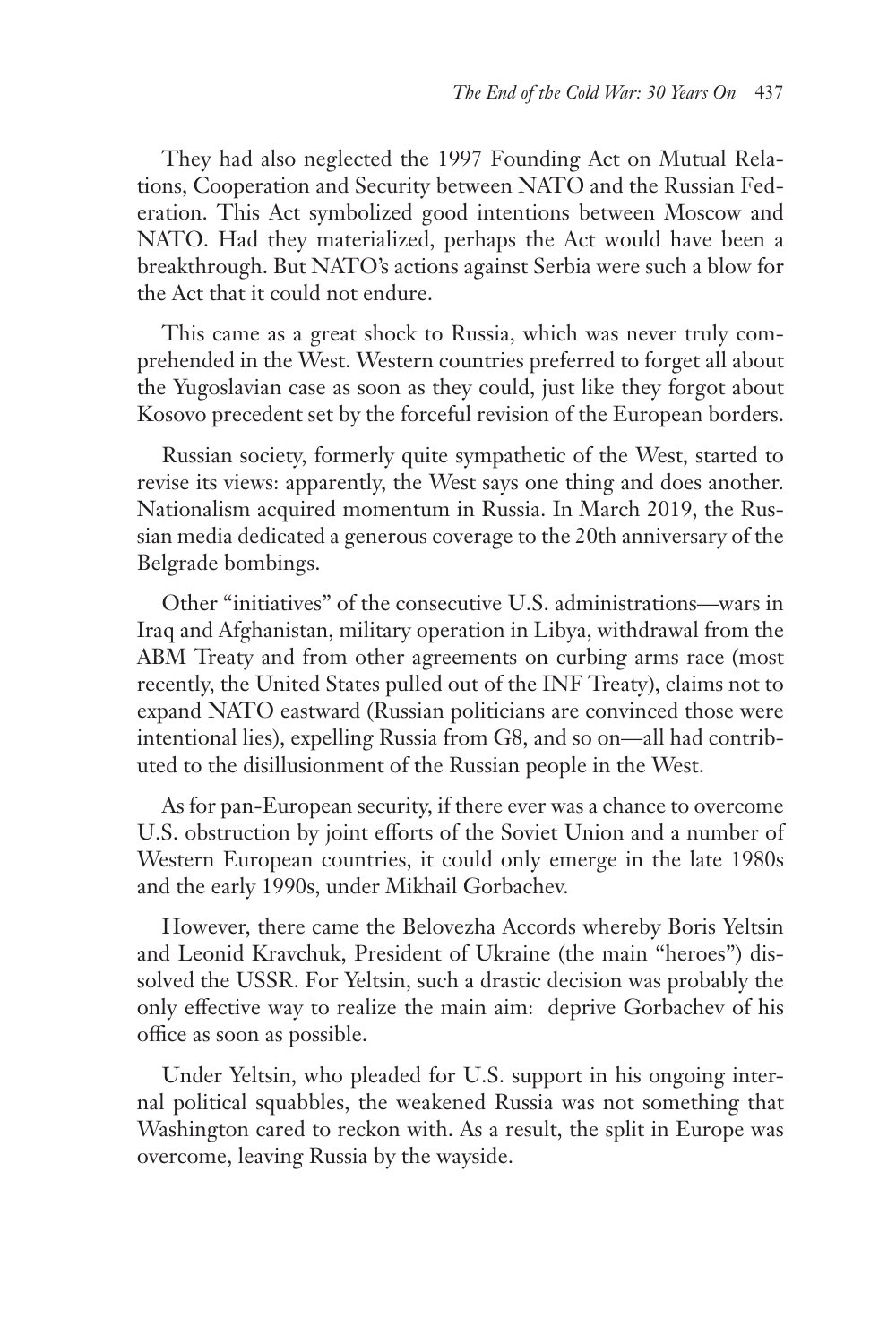This configuration finally has determined the mindset of the Russian people with regard to the West. The initial excitement of belonging to the greater community of nations was replaced with the clear feeling that the West did not need Russia on an equal footing.

A similar change happened in Russia's politics, which had long been aimed at making the country a party of Western structures.

It was, in effect, the United States that sabotaged Russia's attempts to integrate into the West. Unfortunately, a lot of our people think that it was for the better. By way of "compensation," Russia retained (or regained, as some believe) the freedom to operate in an unrestrained manner in the international arena.

During *perestroika*, Bush and Baker were faced with the choice between Gorbachev and Yeltsin.

Gorbachev viewed the reforms as part of the broader context of rejuvenated socialism. In essence, he sought to usher in a socially-oriented economy on the basis of social-democratic ideas, including a free but state-supervised market, and full-fledged democratization of the country.

Gorbachev's reforms produced a fundamental result: the authoritarian Soviet political system had been torn down. Who else but the democratic United States should have been the one to support the Soviet president at this fateful moment?!

The Americans did not care that much about nuances. They favored the anti-communist rhetoric offered by Yeltsin in his bid to win over the sympathies of the West. Indeed, Yeltsin was easier to deal with.

It was not the United States' strategies that played the decisive role in the defeat of Gorbachev's *perestroika*, but rather the entire system of Russia's internal development, first and foremost the escalated struggle for power.

That said, I still believe Washington's choice was inexcusably wrong. They failed to think out of the box of habitual stereotypes. This time, they lacked the strategic vision of Woodrow Wilson, Franklin D. Roosevelt, or Ronald Reagan.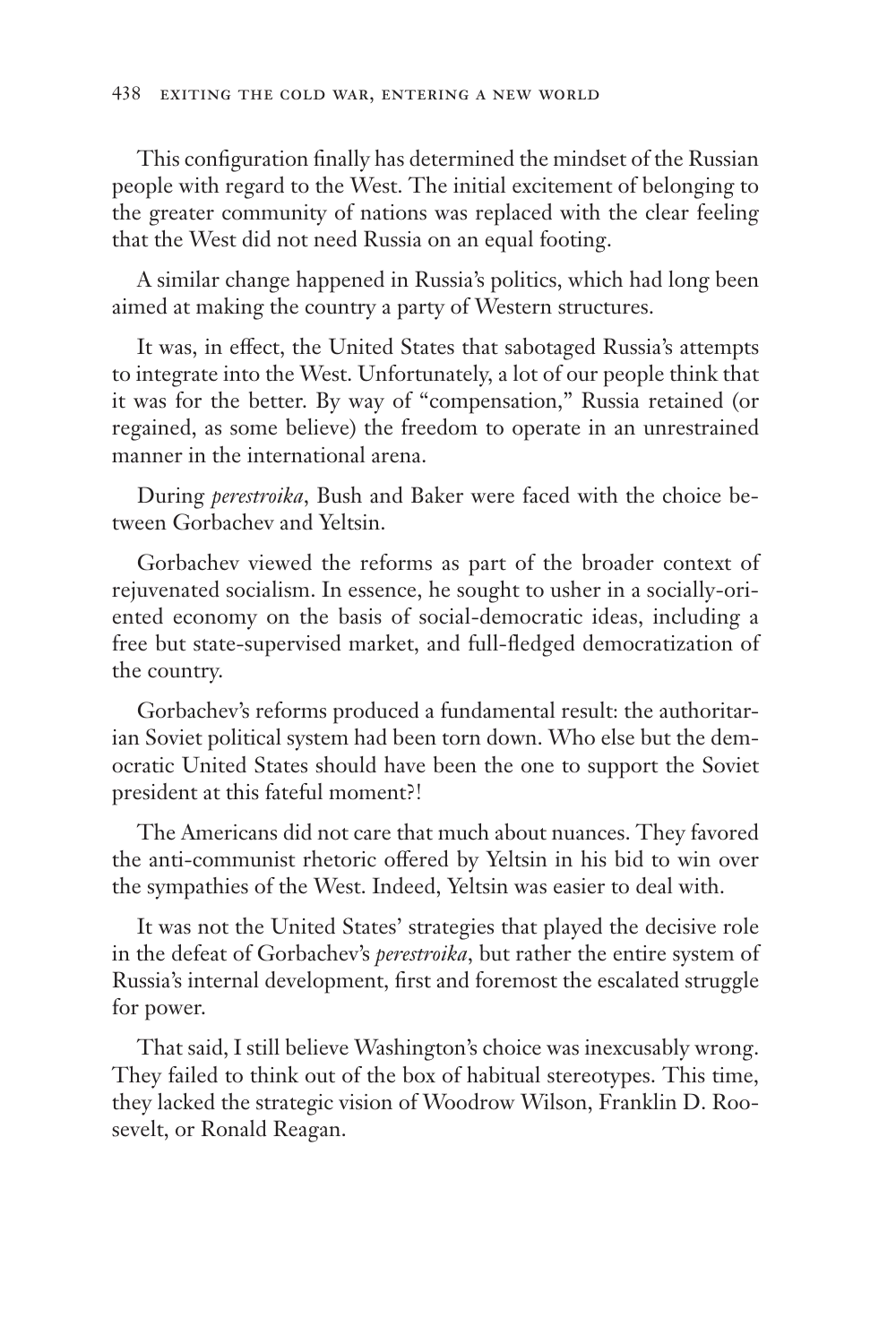In August 1992, one of the founding fathers of "new thinking," Alexander Yakovlev, told me bitterly that the West had betrayed *perestroika*.

I would like to add color to the picture. When visiting Moscow shortly after the abortive August 1991 coup, Secretary of State Baker wrote back to President Bush: "It is undeniable that the local success of the democrats here is extremely important for us because it would change the world for the better. What is at stake is equal to the postwar revival of Germany and Japan as our democratic allies. The failure of the democrats would make the world much more threatening and dangerous, and I am convinced that, should they prove unable to provide for the population, they will be replaced by a xenophobic, authoritarian leader."

Four months after Baker's visit, a new government came to power in Moscow. As the new leader, Yeltsin suited the Americans just fine. Both sides made numerous statements about strategic relations.

In reality, however, Washington mostly payed lip-service to Yeltsin's "democrats." Significant U.S. assistance was offered only when Yeltsin's position was becoming fragile, and communists could potentially return to power.

While the United States turned a blind eye to the new Russian government's domestic policies (such as the Chechen War and using tanks against the democratically elected parliament) the Kremlin's performance had to be adequate in international affairs.

Under U.S. pressure, Russia gradually lost policy independence. The war in the Balkans provided an example of it, I know this first-hand.

At the same time, Russia was not let in on the decision-making processes. The rule of the day was 'cooperation without participation,' as U.S. political analyst Samuel Charap put it.

Cooperation went out the window when the 'forget Russia' attitude was replaced by one resembling 'the worse for Russia the better,' with little concern for the possibility of this approach backfiring.

Russia's centuries-long vital interests would be repeatedly dismissed and denied until the situation escalated into the armed conflicts in Georgia and Ukraine.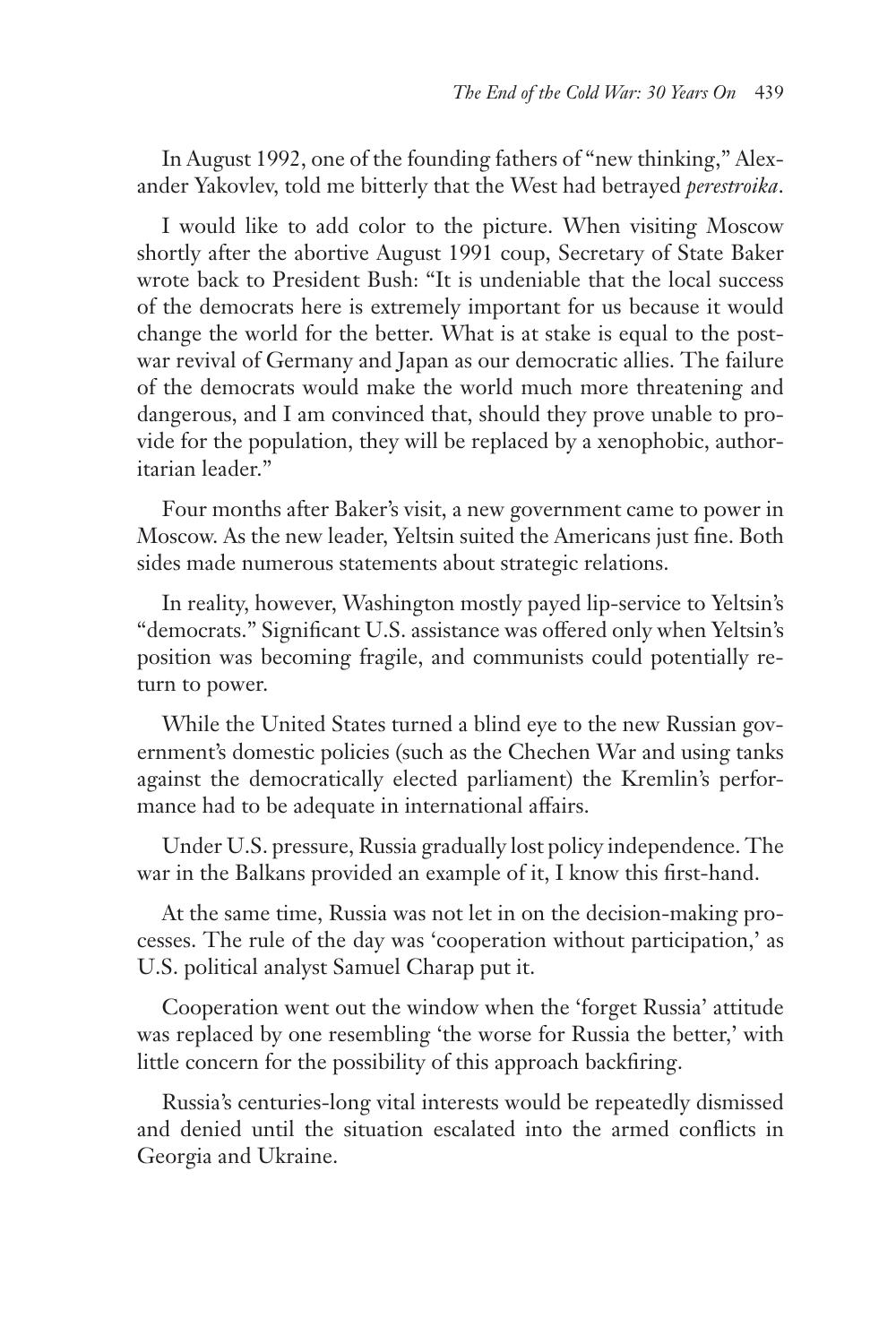In April 2015, speaking to CNN about the conflict in Ukraine, Baker made a reasonable proposal to the effect that the United States and its Western European allies needed to find a way of returning Russia to the fold of the international community. He also admitted as an afterthought that, following the end of the Cold War and the collapse of the USSR, the United States should have found a way to incorporate Russia into NATO. In Baker's opinion, Russia should have been admitted into the international community, but this did not happen, so the situation is as it is.

In continuation of Baker's thought, I would add, that the United States should have admitted it had played its part in the situation being as it is.

If we are to disregard this, if we think that only Russia—whose actions were often reactive—is to be blamed for all the sins, including those before 2014, then some lessons of the past 30 years will be lost on us.

As far as I know, the first instance of U.S. economic sanctions imposed on czarist Russia was for its mistreatment of Jews. This quickly acquired habit of punishing summarily and unilaterally passing down verdicts is at odds with Russia's nature.

Surviving centuries of the Tatar-Mongol yoke and retaining its status as a great power for three hundred years, Russia has developed a distinct intolerance to being told what to do by foreign states.

We will rather tighten our belts than cave in to a bully. We will identify our own interests and choose methods of protecting them. Is this not what the Americans are doing?

The collision of U.S. dominance and Russian 'mutiny' leaves little room for maneuvering out of the 'Cold War 2.0,' also known as the hybrid war. Just like with the previous Cold War, any possibility to break it off successfully will materialize only after the United States and Russia have found common ground.

This will happen sooner or later, just because there is no acceptable alternative.

Today, I recognize some of the scenarios that I have seen more than 30 years ago. Demands are growing louder in Western Europe and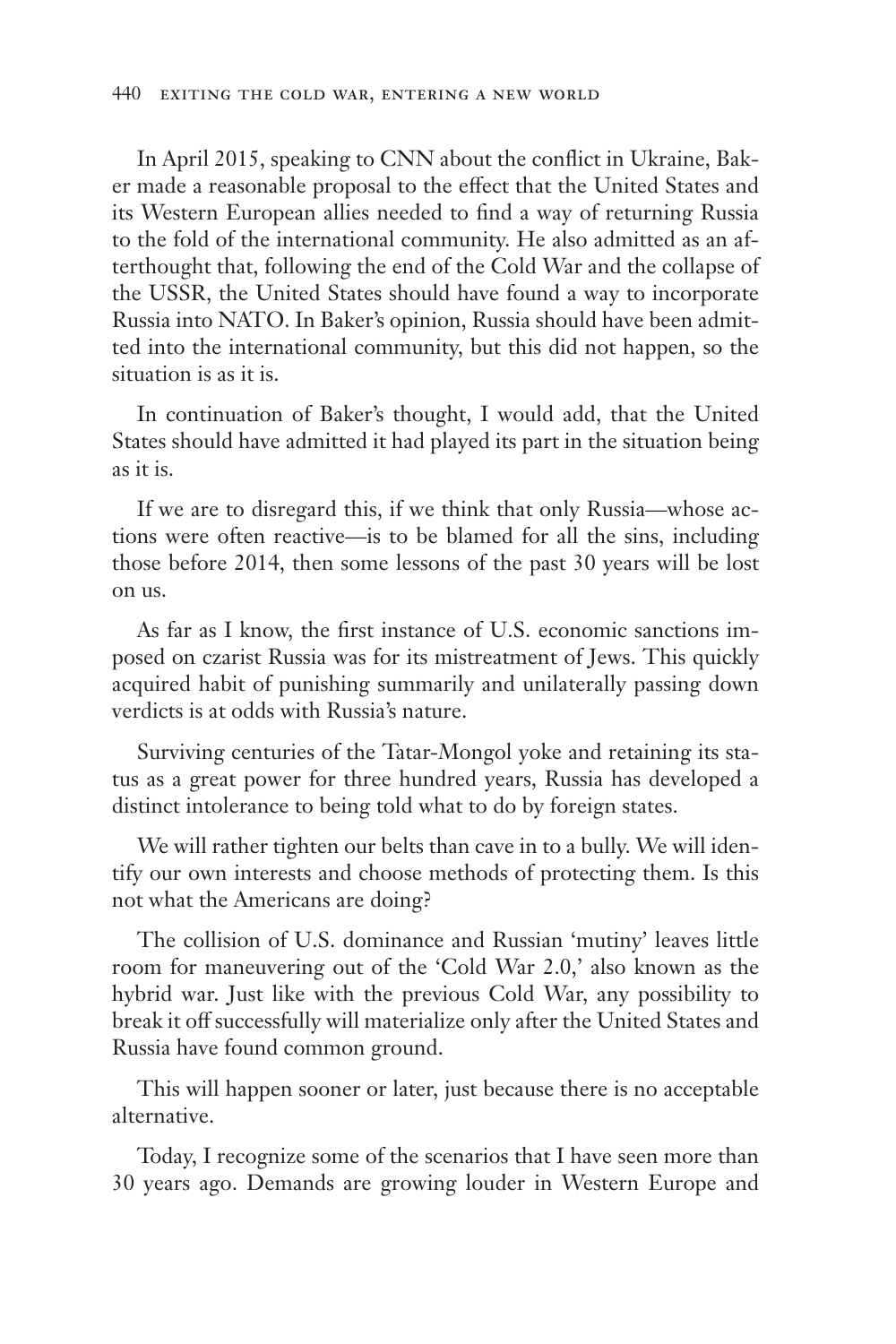the United States, urging politicians to dare to seek ways out of the confrontation rather than sitting on their hands and waiting for the hammer to fall.

To my great delight, one of those voices belongs to George Shultz.

There is also something new to the current situation. The "urge" to make peace with Russia is coming to the U.S. Western Coast from across the ocean. En passant, I don't quite understand why Washington is doing so much to bring Russia closer to China.

The most convincing reason for a new Russia–U.S. rapprochement is the fearsome fact that a nuclear apocalypse is dangerously close again. This makes me think at times that living in a bipolar world was safer.

Still, it is not easy for the current generation of politicians to get to work in this respect. They are part and parcel of the national egotism, which, thanks to the omnipotent United States, too, has become ubiquitous in the international arena. They are being governed by aggressive domestic lobbies.

Just like during the Cold War, geopolitical disagreements are complemented by ideological differences, this time those related to values.

However, as they said in Ancient Rome, *Dum spiro, spero*. The common wisdom and sense of responsibility of the leaders of three major world powers—the United States, China, and Russia—must prevail.

The paths away from the edge of the cliff are more or less known. This is not the first time we have found ourselves on that cliff, after all.

Certainly, global development, primarily in terms of technological advances, makes the task of finding a consensus more difficult than before. Yet, even this task is manageable.

The problem is lack of goodwill, as the parties involved prefer, for the time being, to play with fire.

There is one thing in which political analysts should rejoice: their profession is, once again, in demand. And not just for analyzing the opportunities missed over the past 30 years, but also for devising possible ways out of the geopolitical impasse. As well as for ranting at the powers that be, who generally ignore our recommendations.